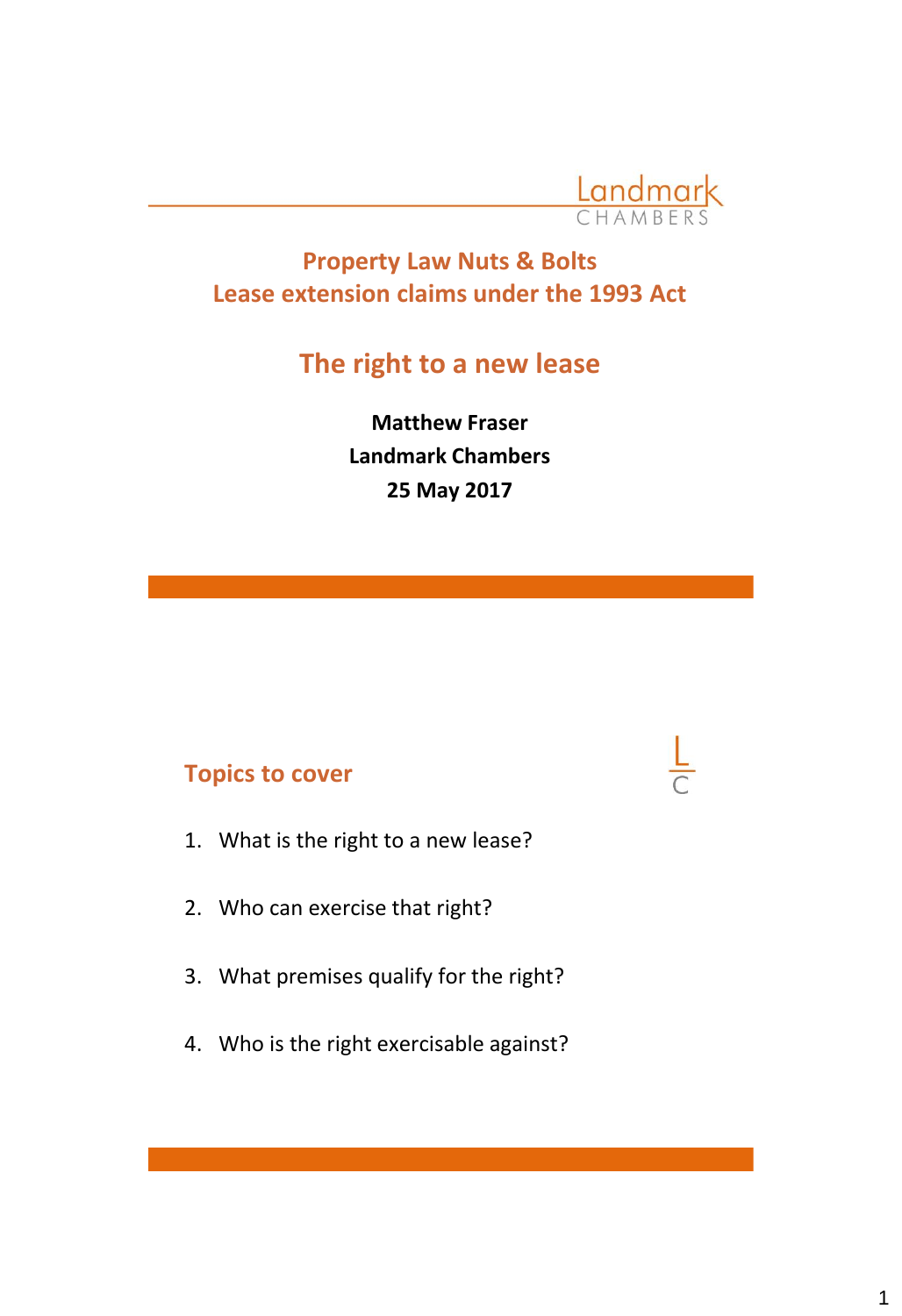# **1. WHAT IS THE RIGHT TO A NEW LEASE?**

#### **1. What is the right to a new lease?**

- If:
	- you are a qualifying tenant (Question 2)
	- of qualifying premises (i.e. a "flat") (Question 3)
- Then: you have the right under Chapter 2 of the Leasehold Reform, Housing and Urban Development Act ("the 1993 Act"), upon payment of a compensating premium, to a **new lease** (in substitution for your existing lease) from your landlord (see Question 4) for a period of 90 years plus the remaining term of your existing lease, at a peppercorn rent.
- The premium compensates the landlord, among other things, for the loss of the rent for the remainder of the term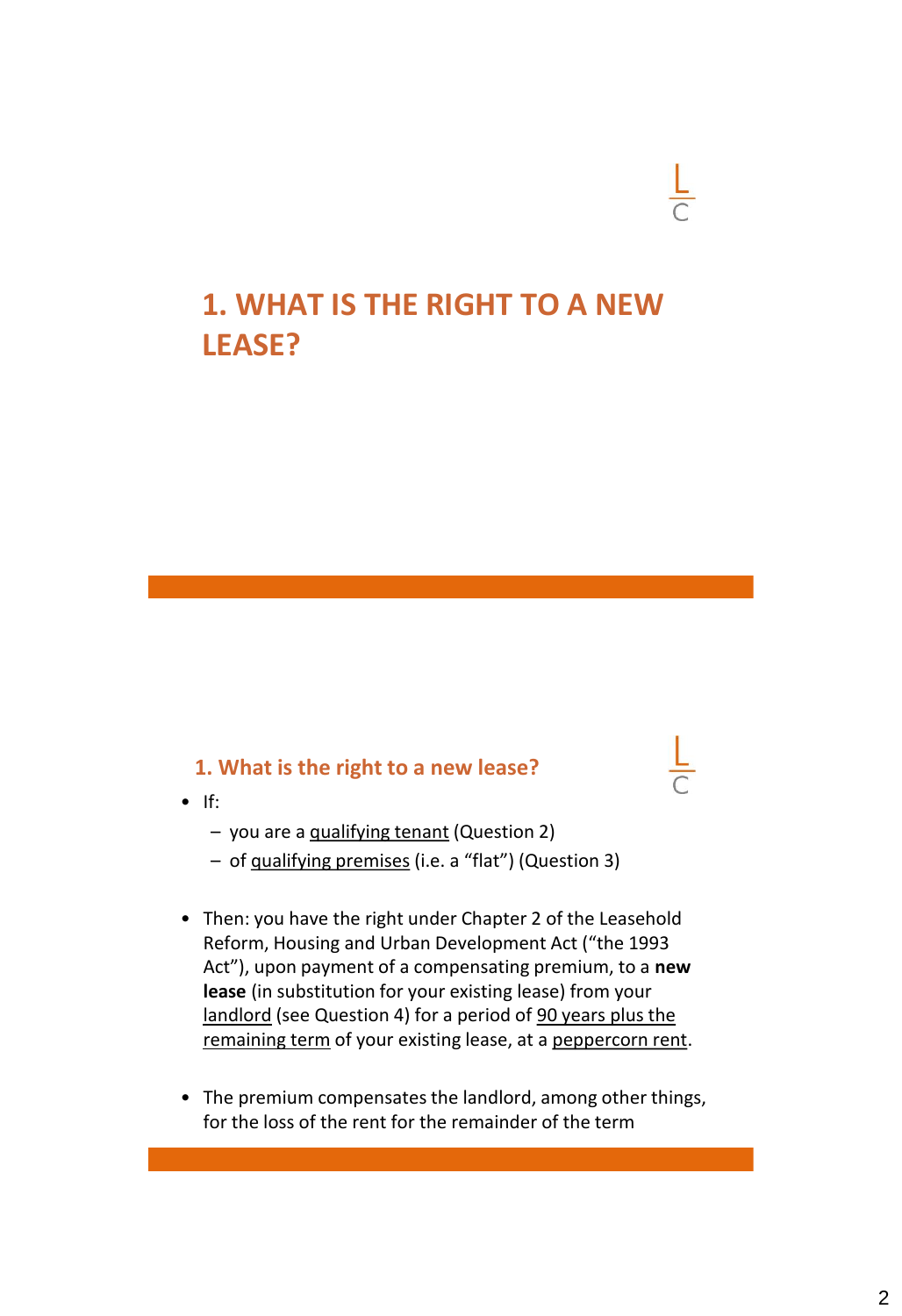#### **The right to a new lease**

Also known commonly as a "lease extension".

Not to be confused with:

- (a) the right to acquire the freehold or lease extension if you are the tenant of a house (see Leasehold Reform Act 1967).
- (b) the right together with other qualifying tenants to collectively acquire the freehold under Chapter 1 of the 1993 Act.

#### **Why go for a lease extension?**

- Unlike collective enfranchisement:
	- The lessee is not required to cooperate with neighbours.
	- The lessee doesn't need to assume obligations of managing the building.
	- It can be exercised where there is no right to collective enfranchisement, e.g. too few qualifying tenants (or qualifying tenants are unwilling to participate) or greater than 25% commercial use.
- A group of qualifying tenants in collective enfranchisement can choose to exclude some neighbours—those excluded retain the right to a lease extension.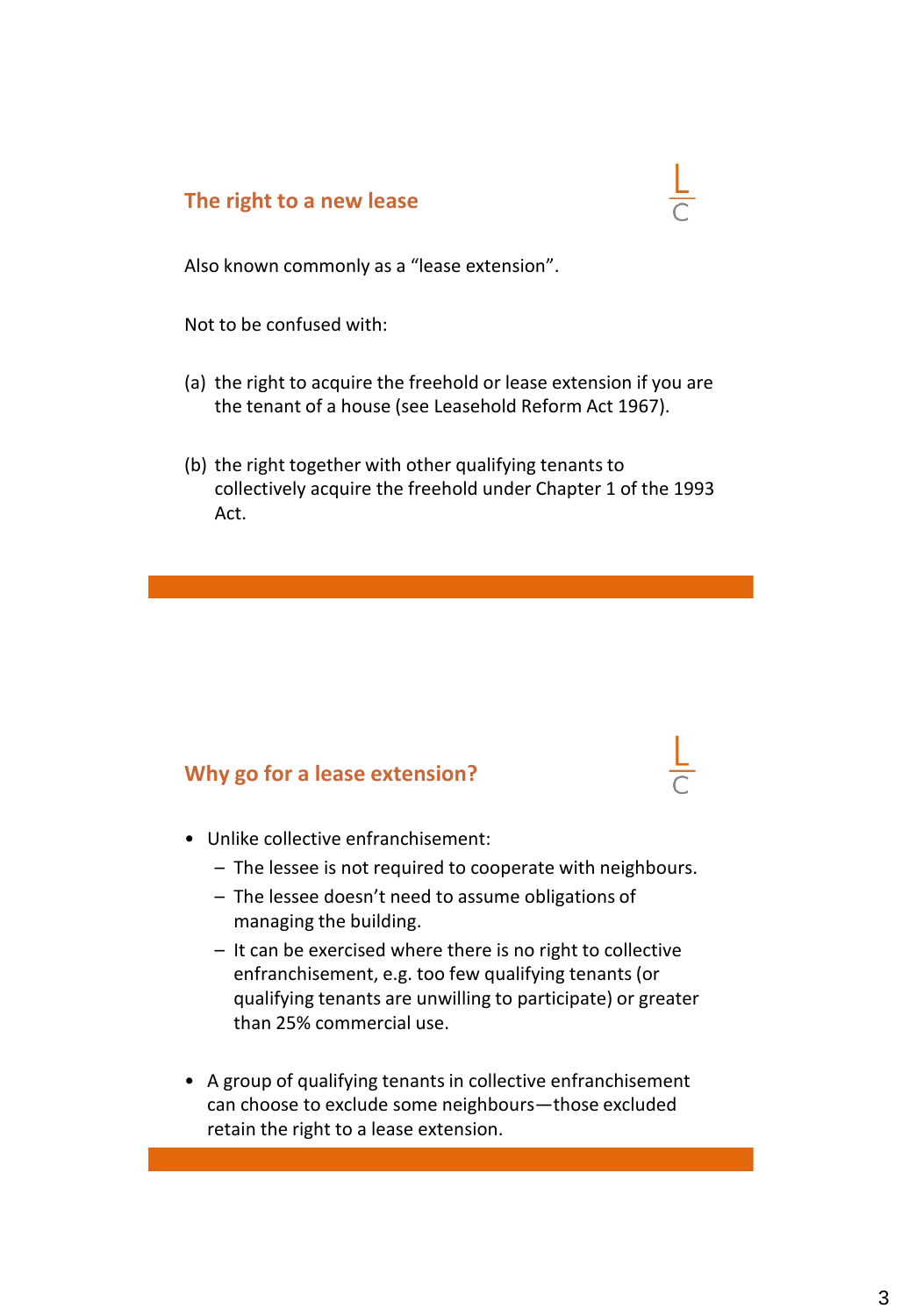# **2. WHO CAN EXERCISE THE RIGHT TO A NEW LEASE?**

# **2. Who can exercise the right to a new lease?**

- You need to have been a "qualifying tenant" of the flat for two years prior to the date on which you give notice to the landlord of your claim for a new lease: section 39(2)(a).
- Before considering what a "qualifying tenant" is, note that:
	- Only legal ownership as registered proprietor for two years counts: *Wellcome Trust Ltd v Baulackey* [2010] 1 E.G.L.R. 125
	- But, an agreement for a lease is sufficient: section 101(2).
	- Not clear whether, if A+B are joint tenants, and then only A is a tenant, the period of joint tenancy counts in 2 years.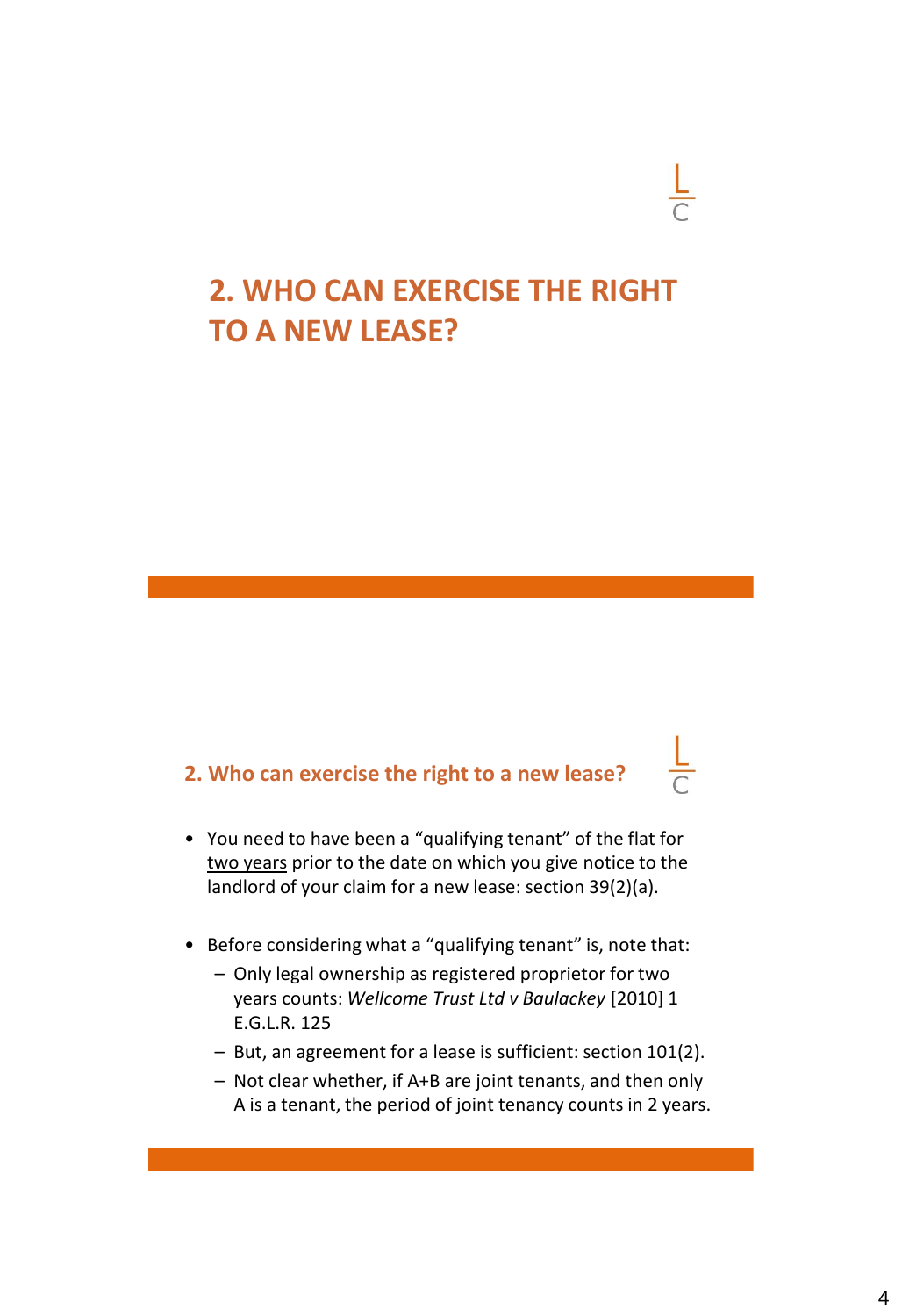### **Qualifying tenant**

- What is a "qualifying tenant"?
- Tenant of a flat under a long lease: section 39(3)(a) and section 5.
- A "long lease" most commonly is "a lease granted for a term of years certain exceeding 21 years, whether or not it is (or may become) terminable before the end of that term by notice given by or to the tenant or by re-entry, forfeiture or otherwise" (although see other options and detailed provisions in section 7).

### **Qualifying tenant**

- Can't be a qualifying tenant if:
	- Business lease section 5(a).
	- Landlord is charitable housing trust section 5(b).
	- See also section 5(c).
- Unlike for collective claims, there is no limit on the number of the number of flats someone can be qualifying tenant of: section 39(3) (disapplying section 5(5)).
- Joint owners are the "qualifying tenant": section 5(4).
- No longer a "low rent" requirement.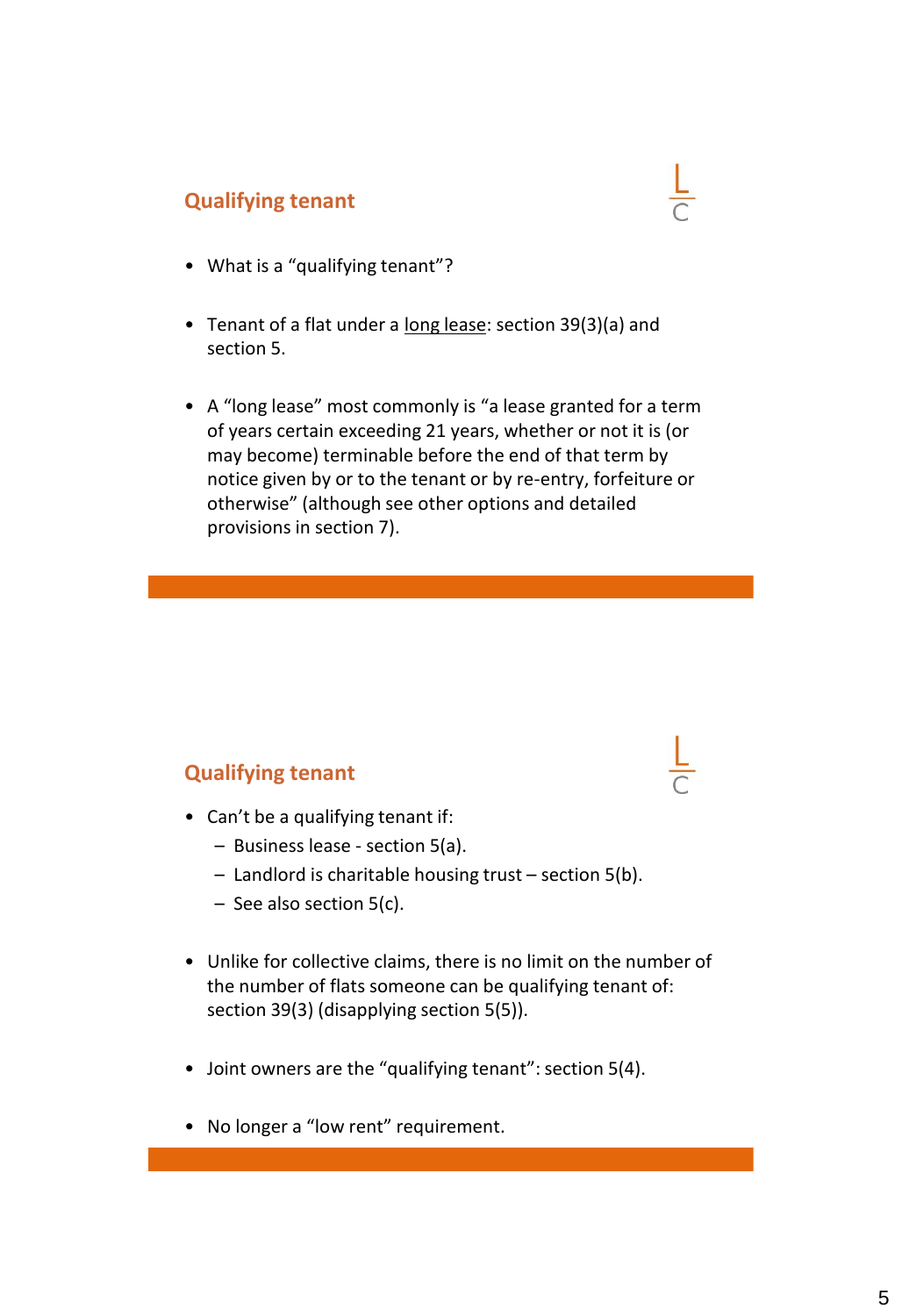# **Death of qualifying tenant**

• If a qualifying tenant dies, then provided the deceased person had been the qualifying tenant of the flat for two years before his death, the right to a new lease is exercisable by his personal representatives: section 39(3A).

 $\frac{L}{C}$ 

# **3. WHAT PREMISES QUALIFY FOR THE RIGHT TO A NEW LEASE?**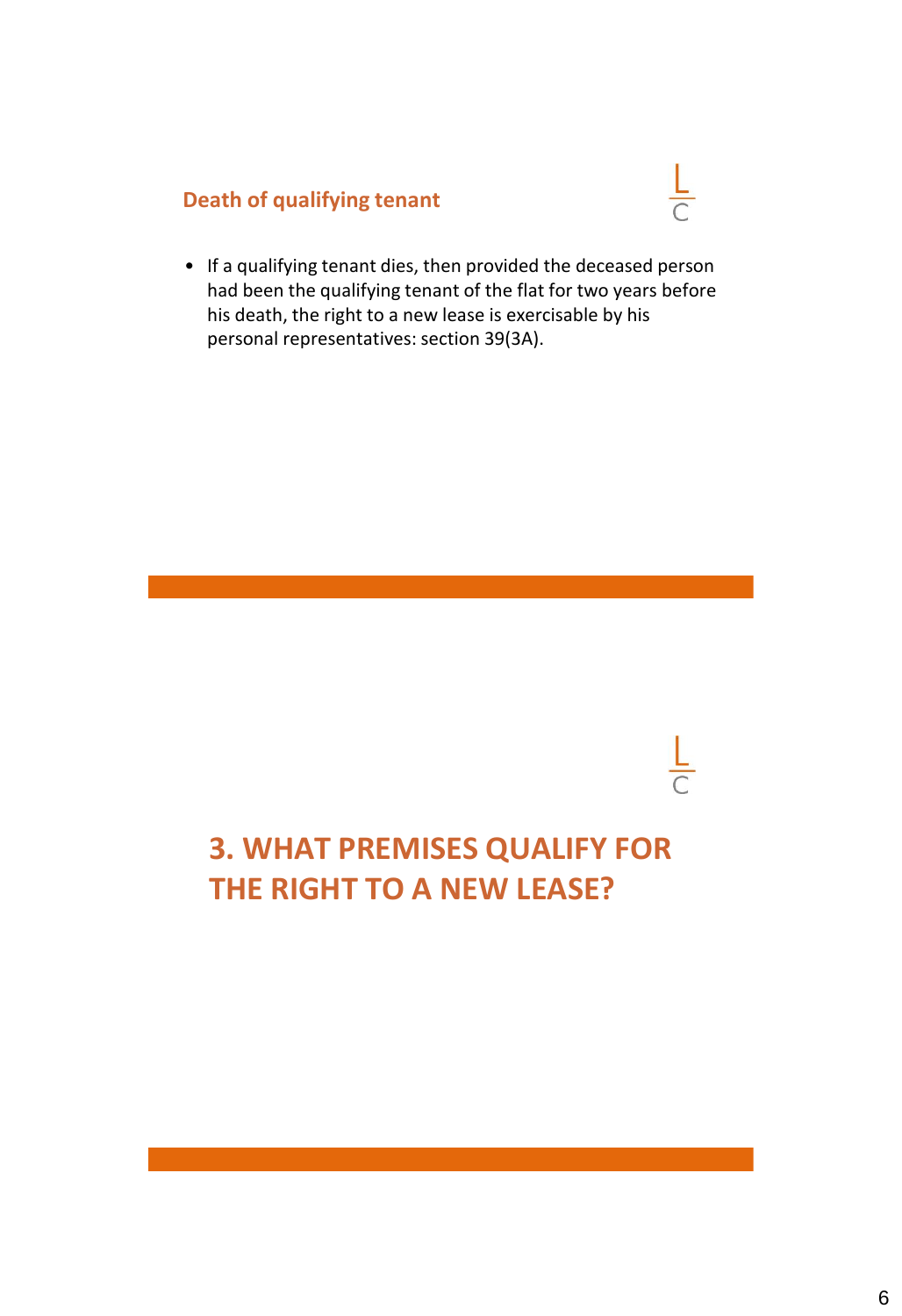### **Premises must be a "flat".**

• "Flat" is defined in section 101(1) as meaning:

*a separate set of premises (whether or not on the same floor)— (a) which forms part of a building, and (b) which is constructed or adapted for use for the purposes of a dwelling, and (c) either the whole or a material part of which lies above or below some other part of the building.*

• includes "any garage, outhouse, garden, yard and appurtenances belonging to, or usually enjoyed with, the flat and let to the tenant with the flat" when the notice seeking a new lease is given to the landlord: section 62.

#### **Flat**

• Not a flat if a serviced apartment booked through a centralised booking system: *Smith v Jafton Properties Ltd*  [2013] 2 EGLR 104. Para 152: "*This provided places to stay similar to rooms and flats provided by hotels and aparthotels. In my judgment this kind of occupation is outside the scope of the [Act]*." Lack of sufficient degree of permanence for it to be adapted for use as a "dwelling".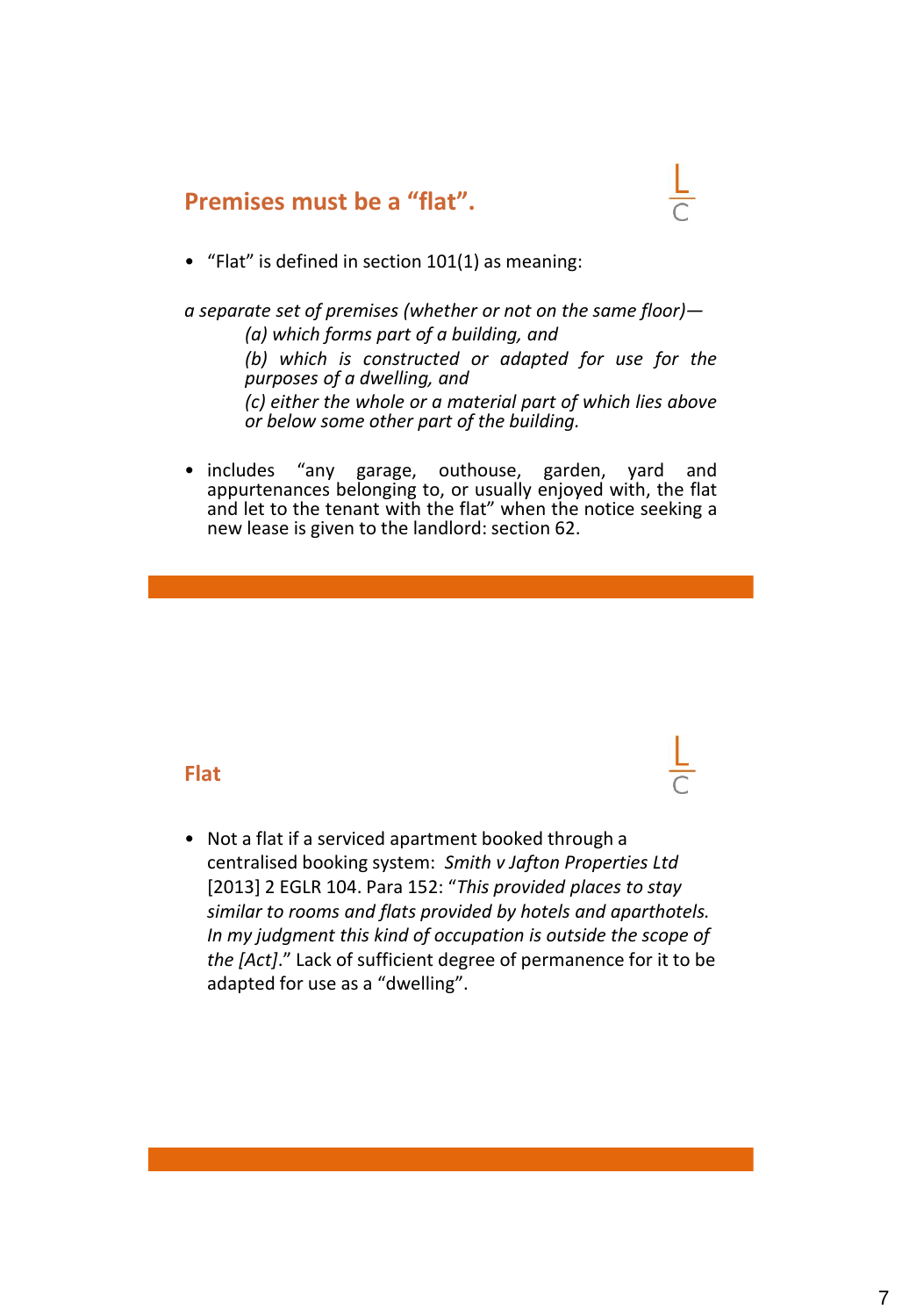#### **Cadogan v McGirk [1996] 4 All E.R. 643**



- The question was whether the storeroom on the sixth floor formed part of the flat on the second floor. Millett LJ said:
- Maisonettes are included.
- "Separate" suggests both "physically separate" or "set apart" and "single" or "regarded as a unit".
- The definition is concerned with the physical configuration of the premises.
- The rooms which form part of the flat do not have to be contiguous.
- Many sets of chambers in the Inns of Court are physically divided by a common staircase and landing but they would be regarded as a single "separate set of premises".
- The question is one of fact and degree, and must largely be one of impression. The degree of proximity of any part of the premises which is not contiguous is likely to be decisive.
- What is decisive is the absence of any natural or physical relationship between the flat and the storeroom. The storeroom could equally well have been allocated to and let with any of the other flats; just as any of the other storerooms could equally well have been allocated to and let with the flat.

**4. WHO IS THE RIGHT EXERCISABLE AGAINST?**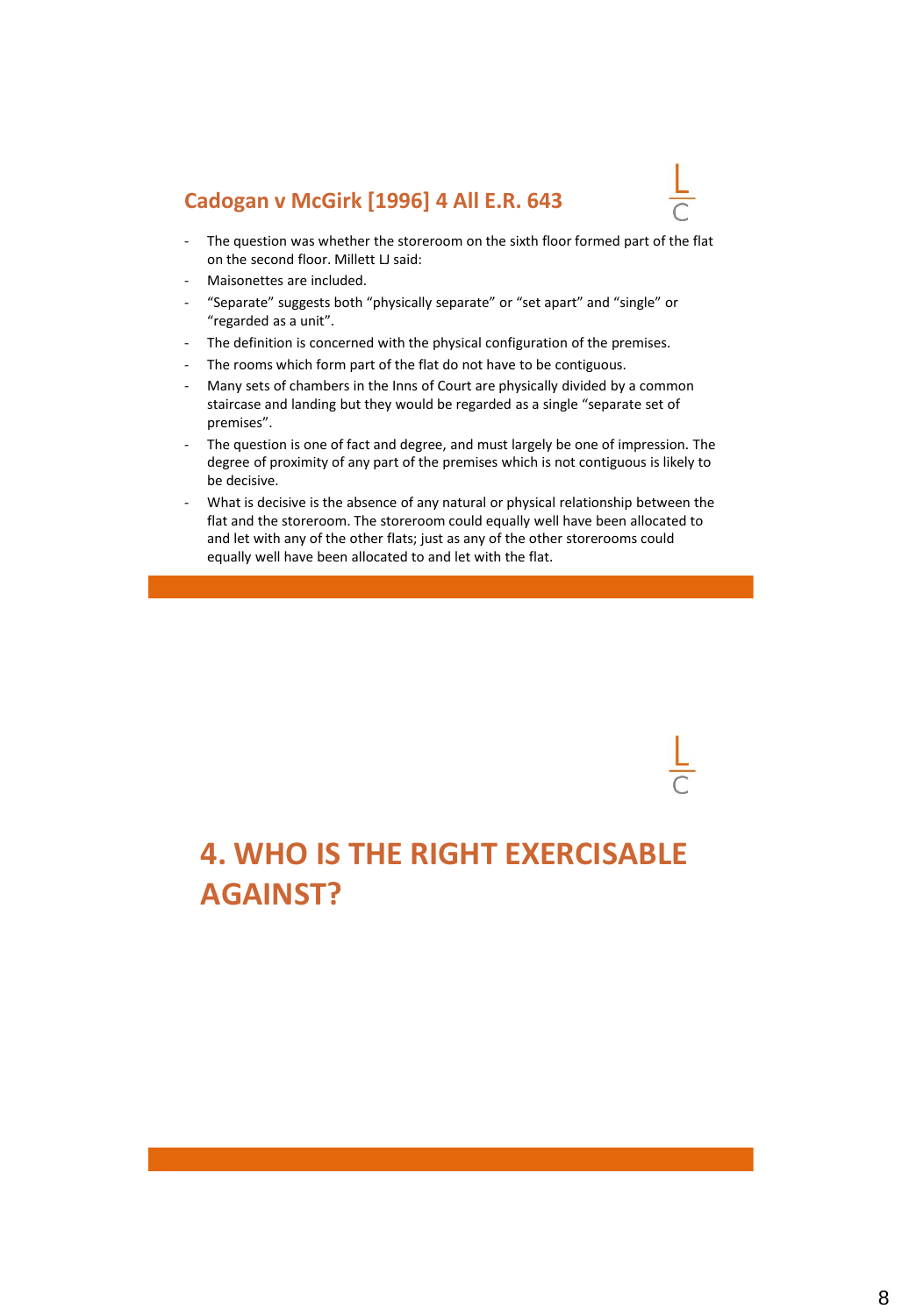# **Landlords**

• In a claim for a new lease, who is the landlord? Section 40(1):

*40.— (1) "the landlord" … means the person who is the owner of that interest in the flat which for the time being fulfils the following conditions, namely—*

> *(a) it is an interest in reversion expectant (whether immediately or not) on the termination of the tenant's lease, and*

*(b) it is either a freehold interest or a leasehold interest whose duration is such as to enable that person to grant a new lease of that flat in accordance with this Chapter,*

*and is not itself expectant (whether immediately or not) on an interest which fulfils those conditions.*

#### **Landlords**

- The "landlord" holds the lowest reversionary interest sufficient to grant 90 year extension.
- That "landlord" is the "competent landlord" (section 40(4)(b)), who conducts claim on behalf of "other landlords" holding shorter intermediate leases, subject to Schedule 11.
- Schedule 11 governs the extent of and limitations to competent landlord's authority to bind other landlords.
- E.g. no liability for loss provided landlord acts in good faith and with reasonable care and diligence (Schedule 11, para. 6(4)).
- Other landlords can act independently by giving notice under para. 7 of Schedule 11.
- See *Kateb v Howard de Walden Estates* [2016] EWCA Civ 1176